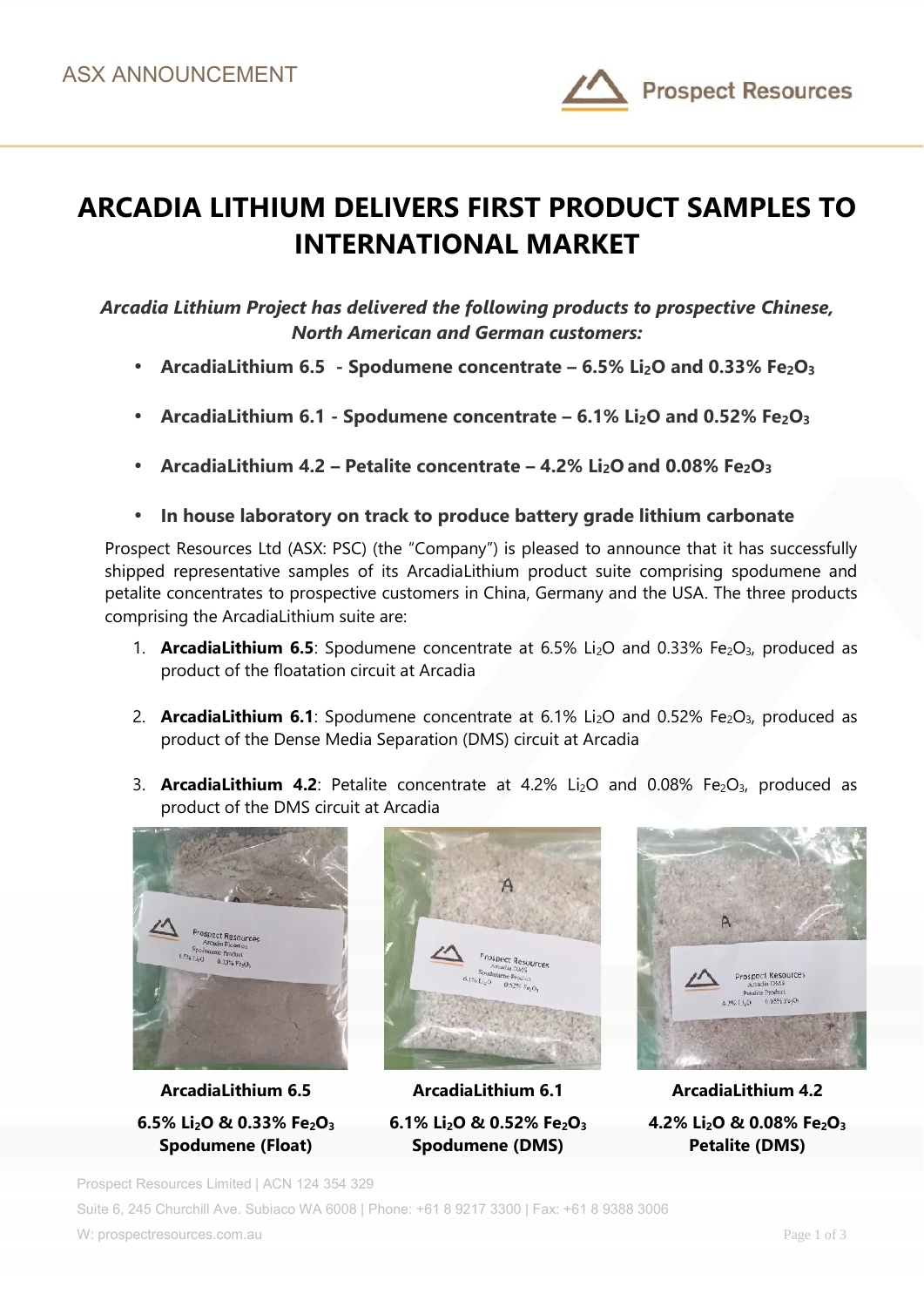

The mineral concentrates were produced following the metallurgical Flowsheet designed as part of the positive Pre-Feasibility Study (PFS) completed at the end of June and are considered suitable for use in lithium hydroxide and carbonate plants that supply feedstock to lithium battery manufactures as well as glass and ceramic markets. The PFS completed by the Company has defined a simple mining operation at Arcadia producing 75 000tpa spodumene concentrate  $(>6\%$  Li<sub>2</sub>O) and 155 000tpa petalite concentrate (>4.1% Li<sub>2</sub>O) over the 20 year Life of Mine. Please refer to the PFS Press Release dated 3 July 2017.



In tandem with its PFS being completed over the Lithium Chemical Plant, the Company continues to develop its in house capacity to generate battery grade lithium carbonate products from Arcadia mineral concentrates. To date the Company has made significant progress utilising petalite concentrates to produce lithium carbonate, with aim to produce battery grade ( $>99.5\%$  Li<sub>2</sub>CO<sub>3</sub>) lithium carbonate.

Chairman of Prospect, Mr Hugh Warner, had the following to say:

"I am personally delivering samples to prospective customers in China this week. The provision of these Arcadia product samples to select prospective customers globally is a key factor in the successful development of this project. Our team in Zimbabwe have also made significant progress in being able to produce lithium carbonate from petalite concentrates – and I look forward to their progress to achieve battery grade specifications over the coming weeks."